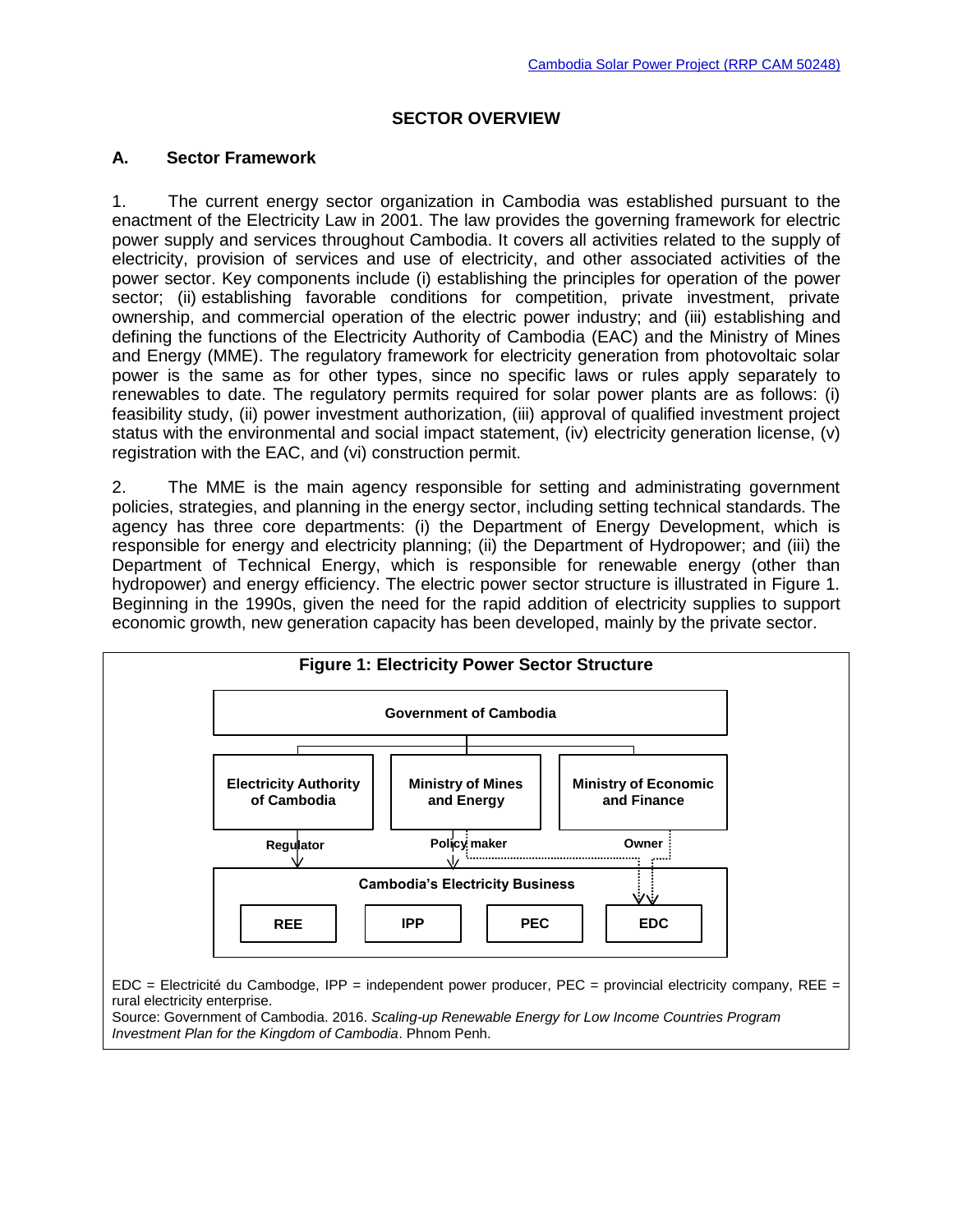3. The EAC is an autonomous government agency created under the Electricity Law, responsible for regulating electricity services. It issues rules, regulations, and procedures; and provides monitoring, guidance, and coordination of operators in the energy sector—both suppliers and consumers—including requiring them to follow the policy, guidelines, and technical standards issued by the MME. The EAC as the regulator confirms whether the provision of services and the use of electricity are performed efficiently, qualitatively, sustainably, and in a transparent manner. All power service suppliers must be licensed by the EAC.

4. Electricité du Cambodge (EDC) is a state-owned and vertically integrated monopoly responsible for generation, transmission, and distribution. It is owned jointly by the MME and the Ministry of Economy and Finance. Generation in Cambodia is private sector-driven, and EDC buys power from independent power producers (IPPs), mainly joint ventures of Cambodian and foreign investors. EDC is also responsible for power imports. With regard to distribution, EDC serves mainly the larger urban areas whereas rural areas of Cambodia are served by several small, privately owned electricity enterprises. EDC mainly supplies the capital city, Phnom Penh. Many rural areas are supplied by rural electricity enterprises (REEs), which operate as licensees, buying power from EDC and selling power into local distribution networks. REEs may have their own generation assets (typically diesel). Provincial electricity companies (PECs) have operated as integrated utilities at the province and sub-province level; these organizations have mostly been phased out in favor of REEs and IPPs.

5. EDC is a profit-generating utility unlike some regional peers. In 2015, it recorded revenue of KR3.8 trillion (\$937 million equivalent); earnings before interest, taxes, depreciation, and amortization of \$145 million equivalent; and net profit of \$91 million equivalent. It consistently recorded earnings before interest, taxes, depreciation, and amortization of over \$110 million and net profit of over \$76 million during 2013–2015. EDC does not rely on fiscal support from the government for satisfying its obligations as an offtaker. On the other hand, since EDC is a state-owned entity with a mandate to extend electricity supply to the population, it continues to enjoy concessional loans from bilateral and multilateral development institutions including ADB's public sector operations, for undertaking its investment, including transmission lines and rural electrification.

# **B. Electricity Demand**

6. Electricity consumption in Cambodia has been increasing significantly. In 2015, per capita consumption of electricity reached 400 kilowatt-hours (kWh), a more than fivefold increase from 66 kWh in 2005.<sup>1</sup> Power consumption is forecast to grow at 9.4% per year until 2020, which will require an increase of more than 50% in energy output to keep pace with demand growth. This will mainly be driven by population increase, accelerated economic activity, and rural electrification.

7. From 2002 to 2011, the annual electricity demand growth rate in the country was 16.3%. This was met mainly by imports from Thailand and Viet Nam. Imports have declined since 2013 as new domestic coal and hydro plants have come online (Table 1). As energy demand in Phnom Penh grew slightly faster, with an average growth rate of 17% during the same period, the share of Phnom Penh in the total electricity demand increased (4.8 times since 2002), and is at least 80% of the country's total electricity consumption. Annual electricity demand in Svay Rieng Province, a site for this solar power project, is expected to grow from 69,500 megawatt-

 1 World Bank. World Bank Open Data. http://data.worldbank.org(accessed 18 October 2016).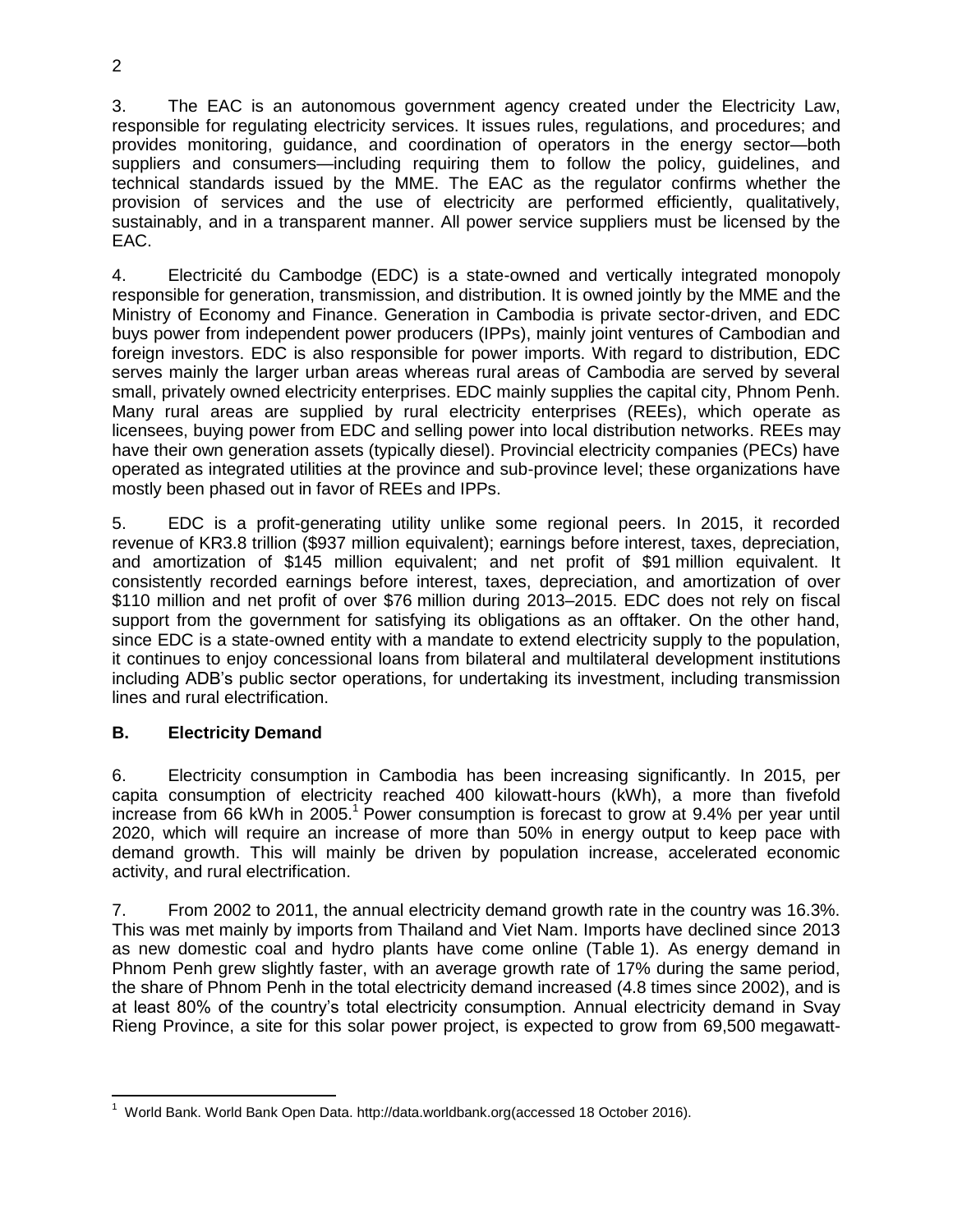hours (MWh) in 2015 to 184,860 MWh in 2024. Peak load in Svay Rieng Province is also expected to increase from 14.4 MW in 2015 to 37.1 MW in 2024.<sup>2</sup>

#### **C. Electricity Supply**

8. Electricity supply in Cambodia does not meet basic demand—24-hour supply of electricity is not assured and the quality of electricity is not reliable. Electricity coverage remains low despite the progress that has been made. Out of 13,935 villages, only 67% have transmission lines in their villages.<sup>3</sup> The electrification rate grew to 55.0% in 2015, up from 20.3% in 2007. Yet, about half of the entire population still has no access to electricity.

9. Total installed generation capacity in 2015 was 1,569 MW, producing 4,448 gigawatthours (GWh) and accounting for about 74% of total grid-supplied electricity. In 2015, an additional 1,572 GWh was imported from the Lao People's Democratic Republic, Thailand, and Viet Nam. Domestic production increased significantly from 2013 to 2015, reducing imported electricity from more than 56% in 2013 to about 26% in 2015 (Table 1). Hydropower accounts for the largest share of domestic capacity and output, with coal second, diesel third, and industrial (captive) generation fourth. Biomass power and generation by small licensees (mainly REEs) account for less than 1% of supply, and solar power and generation account for none as of now.

| <b>Power</b>    |           | 2013                                                                                                                                                                                                                                                                                                                                                                             |       |           | 2014    |                 |           | 2015    |       |
|-----------------|-----------|----------------------------------------------------------------------------------------------------------------------------------------------------------------------------------------------------------------------------------------------------------------------------------------------------------------------------------------------------------------------------------|-------|-----------|---------|-----------------|-----------|---------|-------|
| <b>Sources</b>  | <b>MW</b> | GWh                                                                                                                                                                                                                                                                                                                                                                              | $\%$  | <b>MW</b> | GWh     | $\%$            | <b>MW</b> | GWh     | %     |
| <b>Domestic</b> |           |                                                                                                                                                                                                                                                                                                                                                                                  |       |           |         |                 |           |         |       |
| <b>Biomass</b>  | 14.6      | 6.0                                                                                                                                                                                                                                                                                                                                                                              | 0.1   | 16.6      | 2.9     | 0.1             | 16.6      | 38.0    | 0.6   |
| Coal            | 110.0     | 168.1                                                                                                                                                                                                                                                                                                                                                                            | 4.2   | 110.0     | 840.3   | 17.8            | 368.0     | 2.210.1 | 36.9  |
| Diesel          | 275.9     | 487.3                                                                                                                                                                                                                                                                                                                                                                            | 12.0  | 177.0     | 159.9   | 3.4             | 218.0     | 117.7   | 2.0   |
| Hydro           | 344.1     | 1.015.5                                                                                                                                                                                                                                                                                                                                                                          | 25.1  | 682.1     | 1.829.8 | 38.8            | 927.0     | 1.988.4 | 33.2  |
| Industrial      | 23.2      | 75.3                                                                                                                                                                                                                                                                                                                                                                             | 1.9   | 23.2      | 56.5    | 1.2             | 23.2      | 78.8    | 1.3   |
| Small           | 26.3      | 16.9                                                                                                                                                                                                                                                                                                                                                                             | 0.4   | 16.4      | 29.5    | 0.6             | 16.4      | 15.2    | 0.3   |
| Licensees       |           |                                                                                                                                                                                                                                                                                                                                                                                  |       |           |         |                 |           |         |       |
| <b>Subtotal</b> | 794.1     | 1,769.1                                                                                                                                                                                                                                                                                                                                                                          | 43.7  | 1,025.3   | 2,918.9 | 61.9            | 1,569.2   | 4.448.2 | 74.3  |
| <b>Imports</b>  |           |                                                                                                                                                                                                                                                                                                                                                                                  |       |           |         |                 |           |         |       |
| Lao PDR         | 2.0       | 10.7                                                                                                                                                                                                                                                                                                                                                                             | 0.3   | 2.0       | 13.8    | 0.30            | 4.0       | 17.4    | 0.3   |
| Thailand        | 95.5      | 579.6                                                                                                                                                                                                                                                                                                                                                                            | 14.3  | 135.5     | 524.2   | 11.1            | 135.5     | 243.9   | 4.1   |
| Viet Nam        | 196.3     | 1.691.3                                                                                                                                                                                                                                                                                                                                                                          | 41.7  | 196.3     | 1.256.2 | 26.7            | 277.0     | 1.280.1 | 21.4  |
| <b>Subtotal</b> | 293.8     | 2.281.64.050.7                                                                                                                                                                                                                                                                                                                                                                   | 56.3  | 333.8     | 1.794.2 | 38.1            | 416.5     | 1.541.4 | 25.8  |
| <b>Total</b>    | 1.087.9   |                                                                                                                                                                                                                                                                                                                                                                                  | 100.0 | 1.359.1   | 4.713.1 | 100.0           | 1,985.7   | 5.989.6 | 100.0 |
| $\sim$          |           | $\mathbf{r} = \mathbf{r} \cdot \mathbf{r} + \mathbf{r} \cdot \mathbf{r}$ , and $\mathbf{r} = \mathbf{r} \cdot \mathbf{r}$ , and $\mathbf{r} = \mathbf{r} \cdot \mathbf{r}$ , and $\mathbf{r} = \mathbf{r} \cdot \mathbf{r}$ , and $\mathbf{r} = \mathbf{r} \cdot \mathbf{r}$ , and $\mathbf{r} = \mathbf{r} \cdot \mathbf{r}$ , and $\mathbf{r} = \mathbf{r} \cdot \mathbf{r}$ , |       |           |         | <b>B 81 A /</b> |           |         |       |

**Table 1: Grid-Supplied Electricity Composition and Recent Trends, 2013–2015**

 $GWh =$  gigawatt-hour, Lao PDR = Lao People's Democratic Republic, MW = megawatt.

Source: Government of Cambodia, Ministry of Mines and Energy. 2015. Updated Power Development and Exchange. Presented at the 19th Greater Mekong Subregion Regional Power Trade Coordination Committee Meeting. Bangkok. 16–17 November.

10. Based on Cambodia's Power Development Plan, 2008–2020,<sup>4</sup> coal and hydropower are expected to continue to dominate growth in new capacity during the next several years (Table 2). <sup>5</sup> Renewable energy potential in Cambodia is also considered high. Solar energy has particularly high potential, with an average of 5 kWh per square meter per day and average sunshine duration of 6–9 hours per day. Solar energy is estimated to have technical potential of

en annul compose de la maisse de l'alien de l'alien de l'alien de l'alien de l'alien de l'alien de l'alien de<br>Le chient de la maisse de l'alien de l'alien de l'alien de l'alien de l'alien de l'alien de l'alien de l'alien

<sup>3</sup> Government of Cambodia. *Scaling-up Renewable Energy for Low Income Countries Program Investment Plan for the Kingdom of Cambodia*. Phnom Penh.

<sup>4</sup> Government of Cambodia, Ministry of Mines and Energy. 2015. *Updated Power Development and Exchange*. Presented at the 19th Greater Mekong Subregion Regional Power Trade Coordination Committee Meeting. Bangkok. 16–17 November.

<sup>5</sup> Government of Cambodia. *Scaling-up Renewable Energy for Low Income Countries Program Investment Plan for the Kingdom of Cambodia*. Phnom Penh.